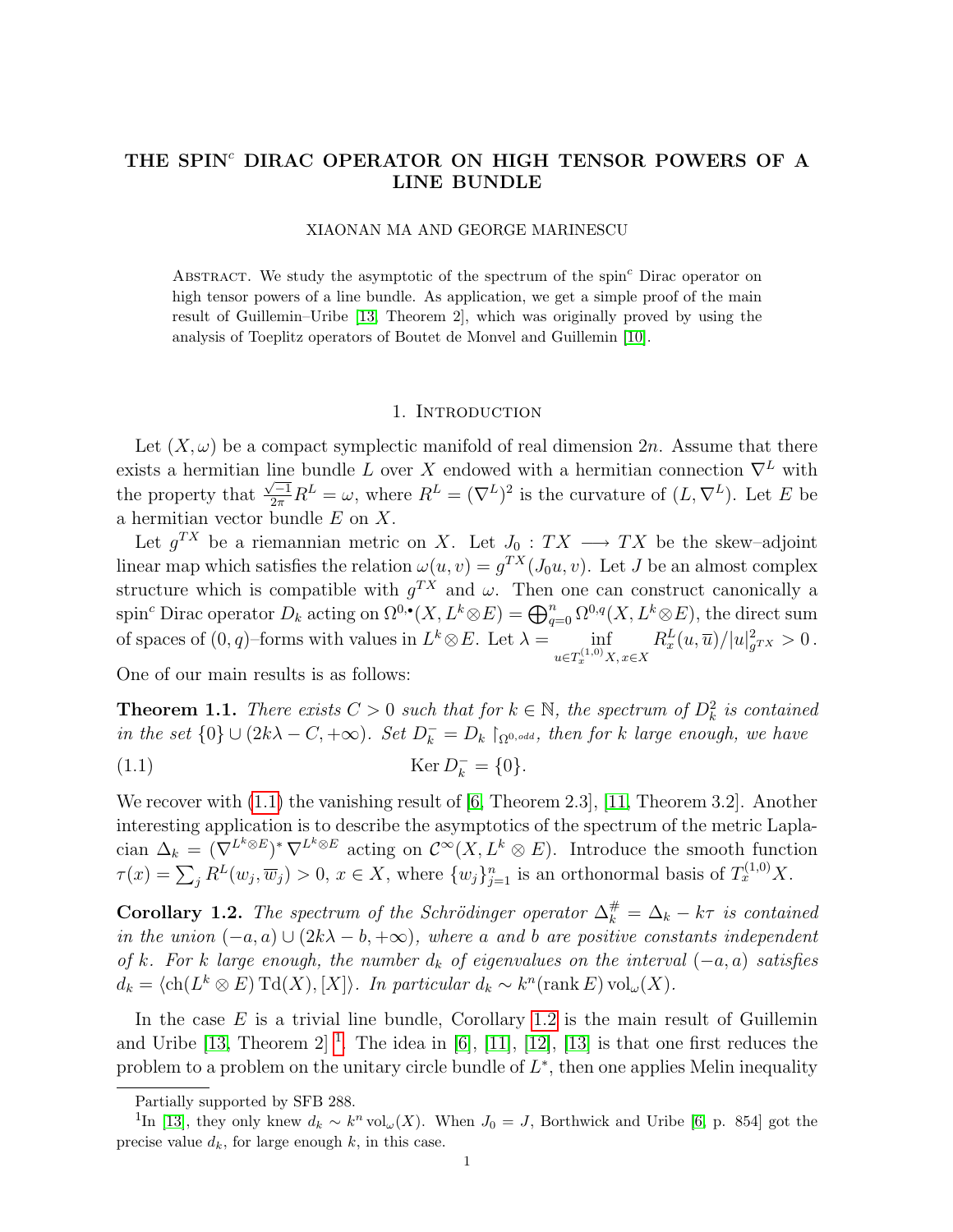[\[14,](#page-10-1) Theorem 22.3.2] to show that  $\Delta_k^{\#}$  is semi-bounded from below. In order to prove [\[13,](#page-10-0) Theorem 2], they apply the analysis of Toeplitz structures of Boutet de Monvel– Guillemin [\[10\]](#page-9-0). For the interesting applications of [\[13,](#page-10-0) Theorem 2], we refer the reader to Borthwick and Uribe [\[6\]](#page-9-1), [\[8\]](#page-9-4), [\[9\]](#page-9-5). For the related topic on geometry quantization, see [\[16\]](#page-10-2), [\[21\]](#page-10-3). Our proof is based on a direct application of Lichnerowicz formula.

This paper is organized as follows. In Section [2,](#page-1-0) we recall the construction of the spin<sup>c</sup> Dirac operator and prove our main technical result, Theorem [2.5.](#page-4-0) In Section [3,](#page-4-1) we prove Theorem [1.1](#page-0-3) and Corollary [1.2.](#page-0-1) In Section [4,](#page-6-0) we generalize our result to the  $L_2$  case. In particular, we obtain a new proof of [\[12,](#page-9-3) Theorem 2.6].

## 2. The Lichnerowicz formula

<span id="page-1-0"></span>Let  $(X, \omega)$  be a compact symplectic manifold. Let  $(L, h^L)$ ,  $(E, h^E)$  be two hermitian complex vector bundles endowed with hermitian connections  $\nabla^L$  and  $\nabla^E$  respectively. Let  $R^L$  and  $R^E$  be their curvatures. We assume rank  $L = 1$  and  $R^L = -2\pi$ √  $\overline{-1}\omega$ . Let  $g^{TX}$  be an arbitrary riemannian metric on TX. Let J be an almost complex structure which is compatible with  $g^{TX}$  and  $\omega$  (For the existence of J, we refer to [\[17,](#page-10-4) p.61]). Then J defines canonically an orientation of X. Let  $J_0 : TX \longrightarrow TX$  be the skew-adjoint linear map defined by

<span id="page-1-1"></span>(2.1) 
$$
\omega(u,v) = g^{TX}(J_0u,v), \text{ for } u,v \in TX.
$$

Then  $J$  commutes with  $J_0$ .

Let  $TX^c = TX \otimes_{\mathbb{R}} \mathbb{C}$  denote the complexification of the tangent bundle. The almost complex structure J induces a splitting  $TX^c = T^{(1,0)}X \oplus T^{(0,1)}X$ , where  $T^{(1,0)}X$  and complex structure *J* matrices a spinting  $T A = T^{3/7} A \oplus T^{3/7} A$ , where  $T^{3/7} A$  and  $T^{(0,1)}X$  are the eigenbundles of *J* corresponding to the eigenvalues  $\sqrt{-1}$  and  $-\sqrt{-1}$ , respectively. Accordingly, we have a decomposition of the complexified cotangent bundle:  $T^*X^c = T^{(1,0)*}X \oplus T^{(0,1)*}X$ . The exterior algebra bundle decomposes as  $\Lambda T^*X^c =$  $\bigoplus_{p,q}\Lambda^{p,q}$ , where  $\Lambda^{p,q} := \Lambda^{p,q}T^*X^c = \Lambda^p(T^{(1,0)*}X) \otimes \Lambda^q(T^{(0,1)*}X).$ 

Let  $\nabla^{TX}$  be the Levi–Civita connection of the metric  $g^{TX}$ , and let  $\nabla^{1,0}$  and  $\nabla^{0,1}$  be the canonical hermitian connections on  $T^{(1,0)}X$  and  $T^{(0,1)}X$ , respectively:

$$
\nabla^{1,0} = \frac{1}{4}(1 - \sqrt{-1}J) \nabla^{TX} (1 - \sqrt{-1}J),
$$
  

$$
\nabla^{0,1} = \frac{1}{4}(1 + \sqrt{-1}J) \nabla^{TX} (1 + \sqrt{-1}J).
$$

Set  $A_2 = \nabla^{TX} - (\nabla^{1,0} \oplus \nabla^{0,1}) \in T^*X \otimes \text{End}(TX)$  which satisfies  $J A_2 = -A_2 J$ .

Let us recall some basic facts about the  $spin<sup>c</sup>$  Dirac operator on an almost complex manifold [\[15,](#page-10-5) Appendix D]. The fundamental  $\mathbb{Z}_2$  spinor bundle induced by J is given by  $\Lambda^{0,\bullet} = \Lambda^{\text{even}}(T^{(0,1)*}X) \oplus \Lambda^{\text{odd}}(T^{(0,1)*}X)$ . For any  $v \in TX$  with decomposition  $v =$  $v_{1,0} + v_{0,1} \in T^{(1,0)}X \oplus T^{(0,1)}X$ , let  $\overline{v}_{1,0}^* \in T^{(0,1)*}X$  be the metric dual of  $v_{1,0}$ . Then  $c(v) = \sqrt{2}(\overline{v}_{1,0}^* \wedge -i_{v_{0,1}})$  defines the Clifford action of v on  $\Lambda^{0,\bullet}$ , where  $\wedge$  and i denote the exterior and interior product, respectively.

Formally, we may think

$$
\Lambda^{0,\bullet} = S(TX) \otimes (\det T^{(1,0)}X)^{1/2} ,
$$

where  $S(TX)$  is the spinor bundle of the possibly non–existent spin structure on  $TX$ , and  $\left(\det T^{(1,0)}X\right)^{1/2}$  is the possibly non-existent square root of  $\det T^{(1,0)}X$ .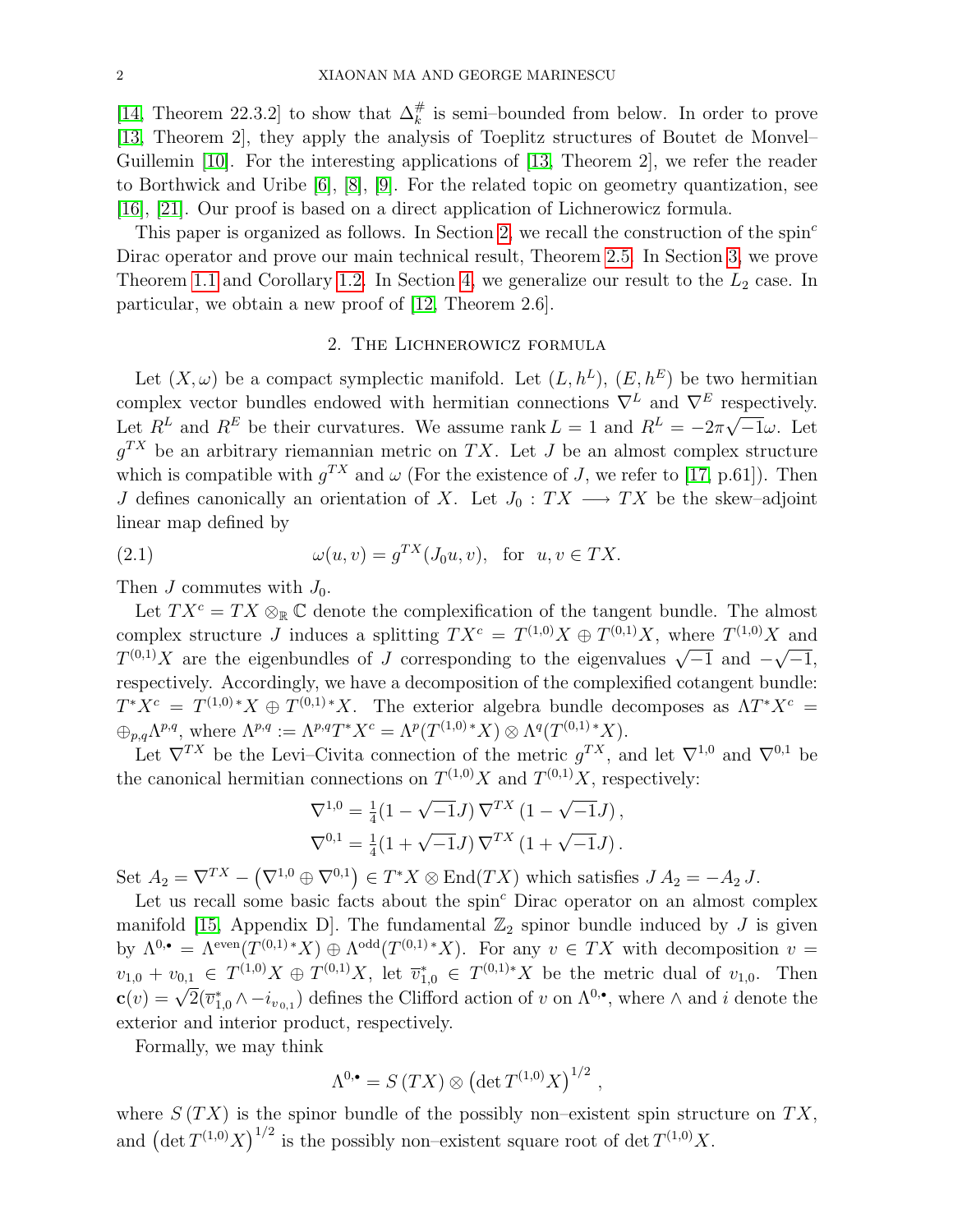Moreover, by [\[15,](#page-10-5) pp. 397–398],  $\nabla^{TX}$  induces canonically a Clifford connection on  $\Lambda^{0,\bullet}$ . Formally, let  $\nabla^{S(T X)}$  be the Clifford connection on  $S(T X)$  induced by  $\nabla^{T X}$ , and let  $\nabla^{\text{det}}$ be the connection on  $(\det T^{(1,0)}X)^{1/2}$  induced by  $\nabla^{1,0}$ . Then

$$
\nabla^{\text{Cliff}} = \nabla^{S(TX)} \otimes \text{Id} + \text{Id} \otimes \nabla^{\text{det}}
$$

.

Let  $\{w_j\}_{j=1}^n$  be a local orthonormal frame of  $T^{(1,0)}X$ . Then

(2.2) 
$$
e_{2j} = \frac{1}{\sqrt{2}}(w_j + \overline{w}_j)
$$
 and  $e_{2j-1} = \frac{\sqrt{-1}}{\sqrt{2}}(w_j - \overline{w}_j), \quad j = 1, ..., n$ ,

form an orthonormal frame of TX. Let  $\{w^j\}_{j=1}^n$  be the dual frame of  $\{w_j\}_{j=1}^n$ . Let  $\Gamma$  be the connection form of  $\nabla^{1,0} \oplus \nabla^{0,1}$  in local coordinates. Then  $\nabla^{TX} = d + \Gamma + A_2$ . By [\[15,](#page-10-5) Theorem 4.14, p.110], the Clifford connection  $\nabla^{\text{Cliff}}$  on  $\Lambda^{0,\bullet}$  has the following local form:

<span id="page-2-0"></span>(2.3)  
\n
$$
\nabla^{\text{Cliff}} = d + \frac{1}{4} \sum_{i,j} \left\langle (\Gamma + A_2) e_i, e_j \right\rangle \mathbf{c}(e_i) \mathbf{c}(e_j) + \frac{1}{2} \text{Tr}_{|T^{(1,0)}X} \Gamma
$$
\n
$$
= d + \sum_{l,m} \left\{ \left\langle \Gamma w_l, \overline{w}_m \right\rangle \overline{w}^l \wedge i_{\overline{w}_m} + \frac{1}{2} \left\langle A_2 \overline{w}_l, \overline{w}_m \right\rangle \overline{w}^l \wedge \overline{w}^m \wedge \right\}.
$$

Let  $\nabla^{L^k \otimes E}$  be the connection on  $L^k \otimes E$  induced by  $\nabla^L, \nabla^E$ . Let  $\nabla^{\Lambda^0, \bullet} \otimes L^k \otimes E$  be the connection on  $\Lambda^{0,\bullet} \otimes L^k \otimes E$ ,

(2.4) 
$$
\nabla^{\Lambda^{0,\bullet}\otimes L^k\otimes E} = \nabla^{\text{Cliff}} \otimes \text{Id} + \text{Id} \otimes \nabla^{L^k\otimes E}.
$$

Along the fibers of  $\Lambda^{0,\bullet}\otimes L^k\otimes E$ , we consider the pointwise scalar product  $\langle \cdot,\cdot \rangle$  induced by  $g^{TX}$ ,  $h^L$  and  $h^E$ . Let  $dv_X$  be the riemannian volume form of  $(TX, g^{TX})$ . The  $L_2$ -scalar product on  $\Omega^{0,\bullet}(X,L^k\otimes E)$ , the space of smooth sections of  $\Lambda^{0,\bullet}\otimes L^k\otimes E$ , is given by

<span id="page-2-1"></span>(2.5) 
$$
(s_1, s_2) = \int_X \langle s_1(x), s_2(x) \rangle dv_X(x).
$$

We denote the corresponding norm with  $\lVert \cdot \rVert$ .

**Definition 2.1.** The spin<sup>c</sup> Dirac operator  $D_k$  is defined by

(2.6) 
$$
D_k = \sum_{j=1}^{2n} \mathbf{c}(e_j) \nabla_{e_j}^{\Lambda^{0,\bullet} \otimes L^k \otimes E} : \Omega^{0,\bullet}(X, L^k \otimes E) \longrightarrow \Omega^{0,\bullet}(X, L^k \otimes E).
$$

 $D_k$  is a formally self–adjoint, first order elliptic differential operator on  $\Omega^{0,\bullet}(X,L^k\otimes E)$ , which interchanges  $\Omega^{0,\text{even}}(X, L^k \otimes E)$  and  $\Omega^{0,\text{odd}}(X, L^k \otimes E)$ . We denote

(2.7) 
$$
D_k^+ = D_k \restriction_{\Omega^{0,\text{even}}}, \quad D_k^- = D_k \restriction_{\Omega^{0,\text{odd}}}.
$$

Let  $R^{T^{(1,0)}X}$  be the curvature of  $(T^{(1,0)}X,\nabla^{1,0})$ . Let

(2.8) 
$$
\omega_d = -\sum_{l,m} R^L(w_l, \overline{w}_m) \overline{w}^m \wedge i_{\overline{w}_l},
$$

$$
\tau(x) = \sum_j R^L(w_j, \overline{w}_j).
$$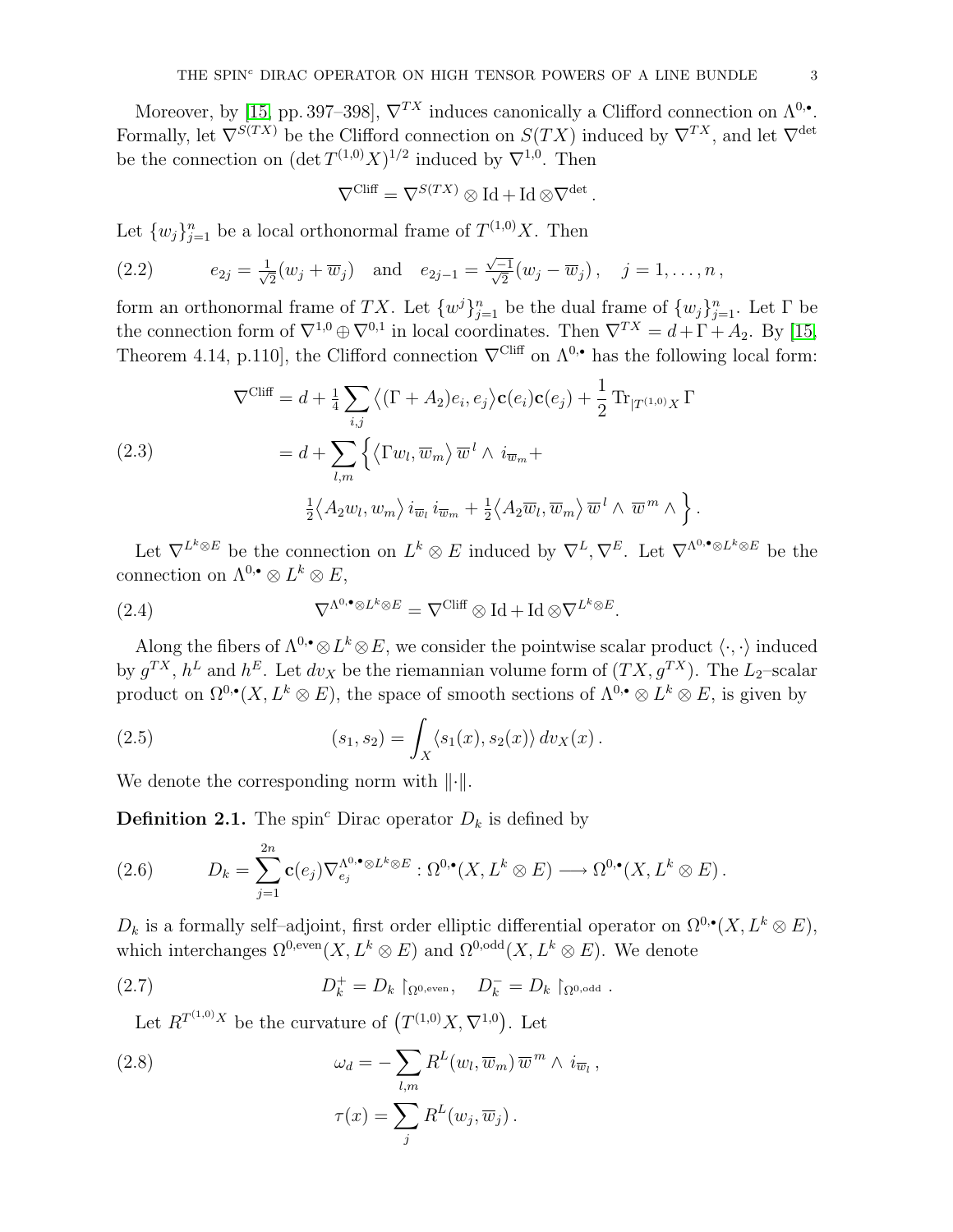Remark that by [\(2.1\)](#page-1-1), at  $x \in X$ , there exists  $\{w_i\}_{i=1}^n$  an orthonormal basis of  $T^{(1,0)}X$ , such that  $J_0 = \sqrt{-1} \text{ diag}(a_1(x), \dots, a_n(x)) \in \text{End}(T^{(1,0)}X)$ , and  $a_i(x) > 0$  for  $i \in \{1, \dots, n\}$ . So

(2.9) 
$$
\omega_d = -2\pi \sum_l a_l(x) \,\overline{w}^l \wedge i_{\overline{w}_l} ,
$$

$$
\tau(x) = 2\pi \sum_l a_l(x) .
$$

<span id="page-3-1"></span>The following Lichnerowicz formula is crucial for us.

Theorem 2.2. The square of the Dirac operator satisfies the equation:

(2.10) 
$$
D_k^2 = \left(\nabla^{\Lambda^{0,\bullet}\otimes L^k\otimes E}\right)^* \nabla^{\Lambda^{0,\bullet}\otimes L^k\otimes E} - 2k\omega_d - k\tau + \frac{1}{4}K + \mathbf{c}(R),
$$

where K is the scalar curvature of  $(T X, g^{T X})$ , and

<span id="page-3-0"></span>
$$
\mathbf{c}(R) = \sum_{l < m} \left( R^E + \frac{1}{2} \operatorname{Tr} \left[ R^{T^{(1,0)}X} \right] \right) (e_l, e_m) \, \mathbf{c}(e_l) \, \mathbf{c}(e_m) \, .
$$

Proof. By Lichnerowicz formula [\[3,](#page-9-6) Theorem 3.52], we know that

$$
(2.11) \tD_k^2 = \left(\nabla^{\Lambda^{0,\bullet}\otimes L^k\otimes E}\right)^* \nabla^{\Lambda^{0,\bullet}\otimes L^k\otimes E} + \frac{1}{4}K + \mathbf{c}(R) + k \sum_{l
$$

Now, we identify  $R^L$  with a purely imaginary antisymmetric matrix  $-2\pi$  $\overline{-1}J_0 \in \text{End}(TX)$ by [\(2.1\)](#page-1-1). As  $J_0 \in \text{End}(T^{(1,0)}X)$ , by [\[3,](#page-9-6) Lemma 3.29], we get [\(2.10\)](#page-3-0).

<span id="page-3-5"></span>Remark 2.3. Let  $\mathcal{E} = \mathcal{E}^+ \oplus \mathcal{E}^-$  be a Clifford module. Then it was observed by Braverman [\[11,](#page-9-2) §9] that, with the same proof of [\[3,](#page-9-6) Proposition 3.35], there exists a vector bundle W on X such that  $\mathcal{E} = \Lambda^{0,\bullet} \otimes W$  as a  $\mathbb{Z}_2$ -graded Clifford module.

As a simple consequence of Theorem [2.2,](#page-3-1) we recover the statement on the drift of spectrum of the metric Laplacian first proved by Guillemin–Uribe [\[13,](#page-10-0) Theorem 1], (see also [\[6,](#page-9-1) Theorem 2.1], [\[11,](#page-9-2) Theorem 4.4]), by passing to the circle bundle of  $L^*$  and applying Melin's inequality [\[14,](#page-10-1) Theorems 22.3.2–3].

<span id="page-3-4"></span>**Corollary 2.4.** There exists  $C > 0$  such that for  $k \in \mathbb{N}$ , the metric Laplacian  $\Delta_k =$  $(\nabla^{L^k \otimes E})^* \nabla^{L^k \otimes E}$  on  $\mathcal{C}^{\infty}(X, L^k \otimes E)$  satisfies:

(2.12) ∆<sup>k</sup> − kτ > −C .

*Proof.* By  $(2.10), s \in C^{\infty}(X, L^k \otimes E),$ 

(2.13) 
$$
||D_k s||^2 = ||\nabla^{\Lambda^{0,\bullet} \otimes L^k \otimes E} s||^2 - k(\tau(x)s, s) + ((\frac{1}{4}K + \mathbf{c}(R)) s, s).
$$

From [\(2.3\)](#page-2-0), we infer that

<span id="page-3-3"></span><span id="page-3-2"></span>
$$
\left\|\nabla^{\Lambda^{0,\bullet}\otimes L^k\otimes E} s\right\|^2=\left\|\nabla^{L^k\otimes E} s\right\|^2+\left\|\sum_{l,m}\left\langle A_2\overline{w}_l,\overline{w}_m\right\rangle \overline{w}^l\wedge \overline{w}^m\wedge s\right\|^2.
$$

and therefore there exists a constant  $C > 0$  not depending on k such that

$$
0 \leq \|D_k s\|^2 \leq \left\|\nabla^{L^k \otimes E} s\right\|^2 - k(\tau(x)s, s) + C\|s\|^2 = \left((\Delta_k - k\tau(x))s, s\right) + C\|s\|^2.
$$

 $\Box$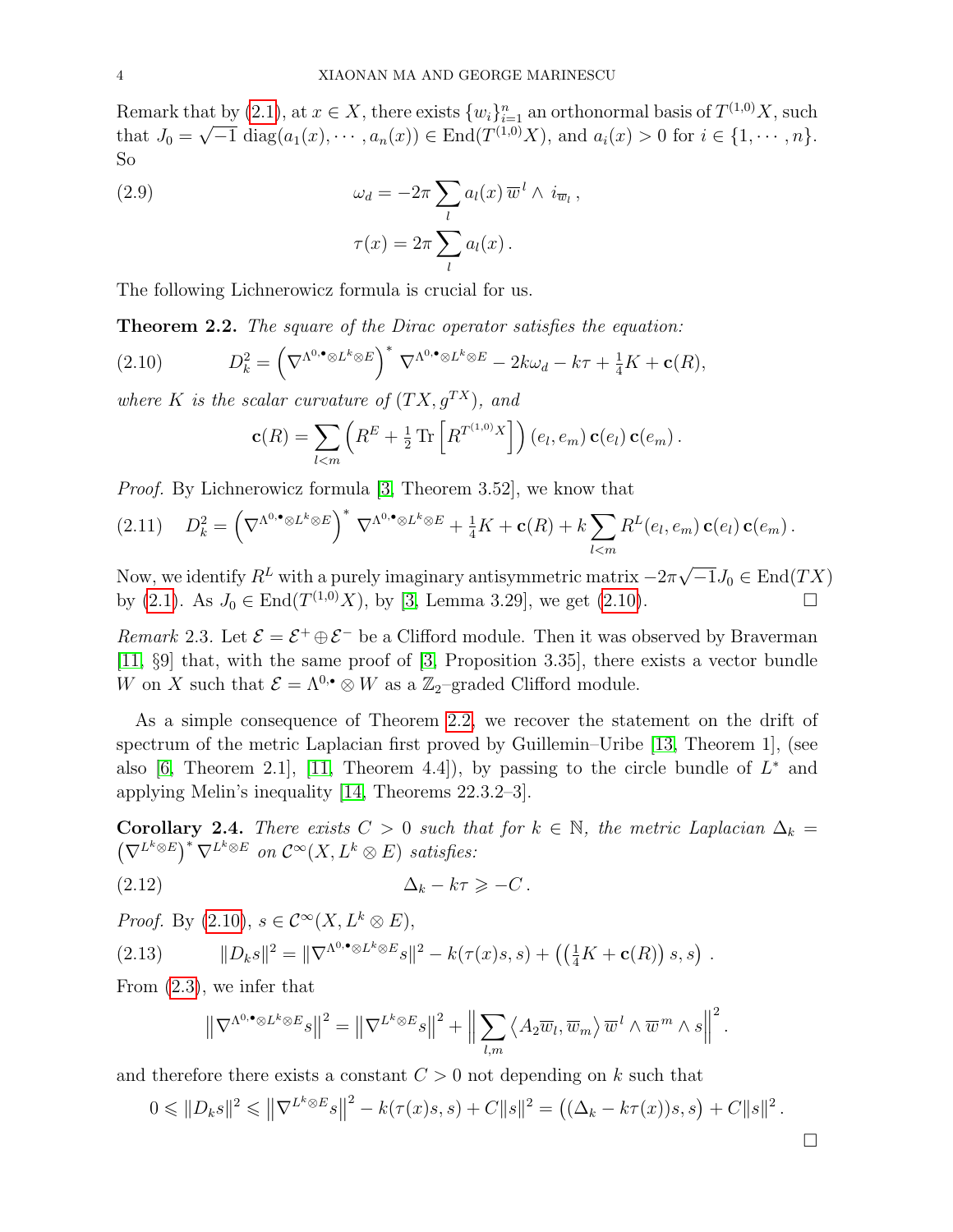<span id="page-4-3"></span>The following is our main technical result.

<span id="page-4-0"></span>**Theorem 2.5.** There exists  $C > 0$  such that for any  $k \in \mathbb{N}$  and any  $s \in \Omega^{>0}(X, L^k \otimes E) =$  $\bigoplus_{q\geqslant 1}\Omega^{0,q}(X,L^k\otimes E),$ 

(2.14) 
$$
||D_k s||^2 \geq (2k\lambda - C) ||s||^2.
$$

*Proof.* By  $(2.10)$ , for  $s \in \Omega^{0,\bullet}(X, L^k \otimes E)$ ,

<span id="page-4-2"></span>
$$
(2.15) \quad ||D_k s||^2 = \{ ||\nabla^{\Lambda^0, \bullet} \otimes L^k \otimes E_s||^2 - k(\tau(x)s, s) \} - 2k(\omega_d s, s) + \left( \left( \frac{1}{4} K + \mathbf{c}(R) \right) s, s \right) .
$$

We consider now  $s \in C^{\infty}(X, L^k \otimes E')$ , where  $E' = E \otimes \Lambda^{0,\bullet}$ . Estimate [\(2.12\)](#page-3-2) becomes

(2.16) 
$$
\left\|\nabla^{L^k \otimes E'}s\right\|^2 - k(\tau(x)s, s) \geq -C\|s\|^2.
$$

If  $s \in \Omega^{>0}(X, L^k \otimes E)$ , the second term of  $(2.15)$ ,  $-2k(\omega_d s, s)$  is bounded below by  $2k\lambda \|s\|^2$ . While the third term of [\(2.15\)](#page-4-2) is  $O(\|s\|^2)$ . The proof of [\(2.14\)](#page-4-3) is completed.  $\square$ 

## <span id="page-4-5"></span>3. Applications of Theorem [2.5](#page-4-0)

<span id="page-4-1"></span>*Proof of Theorem [1.1.](#page-0-3)* By  $(2.14)$ , we get immediately  $(1.1)$ . For the rest, we use the trick of the proof of Mckean–Singer formula.

Let  $\mathcal{H}_\mu$  be the spectral space of  $D_k^2$  corresponding to the interval  $(0,\mu)$ . Let  $\mathcal{H}_\mu^+$ ,  $\mathcal{H}_\mu^$ be the intersections of  $\mathcal{H}_{\mu}$  with the spaces of forms of even and odd degree respectively. Then  $\mathcal{H}_{\mu} = \mathcal{H}_{\mu}^+ \oplus \mathcal{H}_{\mu}^-$ . Since  $D_k^+$  $\frac{1}{k}$  commutes with the spectral projection, we have a well defined operator  $D_k^+$  $\mathcal{H}_{k}^{+}$ :  $\mathcal{H}_{\mu}^{+} \longrightarrow \mathcal{H}_{\mu}^{-}$  which is obviously injective. But estimate [\(2.14\)](#page-4-3) implies that  $\mathcal{H}^-_\mu = 0$  for every  $\mu < 2k\lambda - C$ , hence also  $\mathcal{H}^+_\mu = 0$ , for this range of  $\mu$ . Thus  $\mathcal{H}_{\mu} = 0$ , for  $0 < \mu < 2k\lambda - C$ . The proof of our theorem is completed.

*Proof of Corollary [1.2.](#page-0-1)* Let  $P_k: \Omega^{0,\bullet}(X, L^k \otimes E) \longrightarrow \mathcal{C}^{\infty}(X, L^k \otimes E)$  be the orthogonal projection. For  $s \in \Omega^{0,\bullet}(X,L^k \otimes E)$ , we will denote  $s_0 = P_k s$  its 0-degree component. We will estimate  $\Delta_k^{\#}$  on  $P_k(\text{Ker } D_k^+)$  $_k^+$ ) and (Ker  $D_k^+$  $_{k}^{+})^{\perp} \cap \mathcal{C}^{\infty}(X, L^{k} \otimes E).$ 

In the sequel we denote with  $C$  all positive constants independent of  $k$ , although there may be different constants for different estimates. From  $(2.13)$ , there exists  $C > 0$  such that for  $s \in \mathcal{C}^{\infty}(X, L^k \otimes E),$ 

<span id="page-4-4"></span>(3.1) 
$$
\left| \|D_k s\|^2 - (\Delta_k^{\#} s, s) \right| \leq C \|s\|^2.
$$

Theorem [1.1](#page-0-3) and [\(3.1\)](#page-4-4) show that there exists  $b > 0$  such that for  $k \in \mathbb{N}$ ,

<span id="page-4-8"></span>(3.2) 
$$
(\Delta_k^{\#} s, s) \geq (2k\lambda - b) \|s\|^2, \text{ for } s \in \mathcal{C}^{\infty}(X, L^k \otimes E) \cap (\text{Ker } D_k^+)^{\perp}.
$$

We focus now on elements from  $P_k(\text{Ker }D_k^+$  $(k)$ , and assume  $s \in \text{Ker } D_k$ . Set  $s' = s - s_0 \in$  $\Omega^{>0}(X, L^k \otimes E)$ . By [\(2.15\)](#page-4-2), [\(2.16\)](#page-4-5),

$$
(3.3) \t\t - 2k(\omega_d s, s) \leq C ||s||^2.
$$

We obtain thus [\[6,](#page-9-1) Theorem 2.3] (see also [\[7\]](#page-9-7), [\[11,](#page-9-2) Theorem 3.13]) for  $k \gg 1$ ,

<span id="page-4-6"></span>(3.4) 
$$
||s'|| \leq C k^{-1/2} ||s_0||,
$$

(from [\(3.4\)](#page-4-6), they got  $\text{Ker} D_k^- = 0$  for  $k \gg 1$ , as  $s_0 = 0$  if  $s \in \text{Ker} D_k^ \binom{ }{k}$ . In view of  $(2.15)$ and [\(3.4\)](#page-4-6),

<span id="page-4-7"></span>(3.5) 
$$
\|\nabla^{\Lambda^{0,\bullet}\otimes L^k\otimes E} s\|^2 - k(\tau(x)s_0, s_0) \leq C \|s_0\|^2.
$$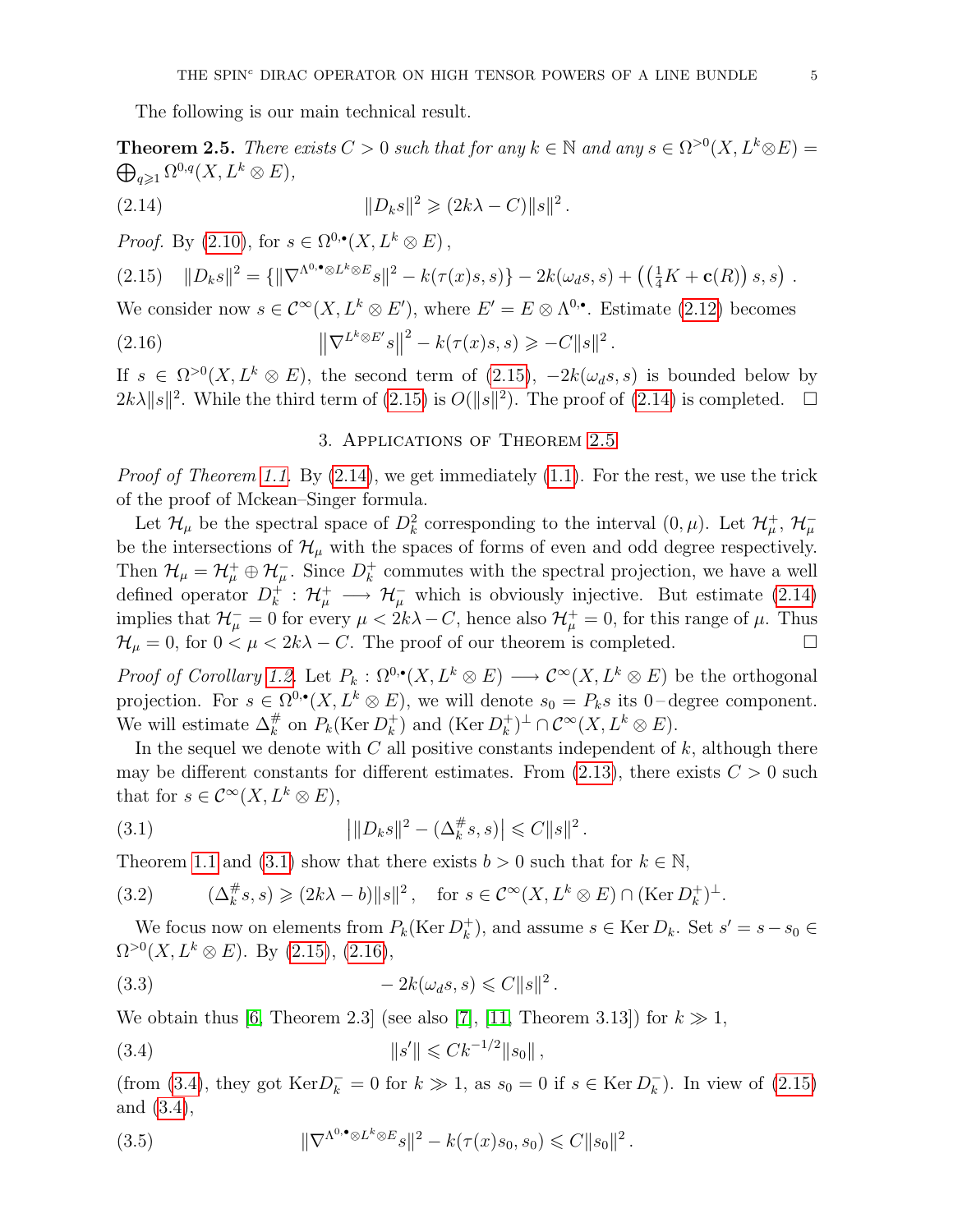By [\(2.3\)](#page-2-0),

<span id="page-5-0"></span>(3.6) 
$$
\nabla^{\Lambda^{0,\bullet}\otimes L^k\otimes E} s = \nabla^{L^k\otimes E} s_0 + A'_2 s_2 + \alpha ,
$$

where  $s_2$  is the component of degree 2 of s,  $A'_2$  is a contraction operator comming from the middle term of [\(2.3\)](#page-2-0), and  $\alpha \in \Omega^{>0}(X, L^k \otimes E)$ . By [\(3.5\)](#page-4-7), [\(3.6\)](#page-5-0), we know

<span id="page-5-1"></span>(3.7) 
$$
\left\|\nabla^{L^k \otimes E} s_0 + A'_2 s_2\right\|^2 - k(\tau(x)s_0, s_0) \leq C \|s_0\|^2,
$$

and by [\(3.4\)](#page-4-6), [\(3.7\)](#page-5-1),

<span id="page-5-2"></span>(3.8) 
$$
\left\| \nabla^{L^k \otimes E} s_0 \right\|^2 \leqslant C k \|s_0\|^2,
$$

By  $(3.4)$  and  $(3.8)$ , we get

<span id="page-5-3"></span>(3.9) 
$$
\|\nabla^{L^k \otimes E} s_0 + A'_2 s_2\|^2 \geq \|\nabla^{L^k \otimes E} s_0\|^2 - 2\|\nabla^{L^k \otimes E} s_0\| \|A'_2 s_2\|
$$

$$
\geq \|\nabla^{L^k \otimes E} s_0\|^2 - C\|s_0\|^2.
$$

Thus,  $(3.7)$  and  $(3.9)$  yield

<span id="page-5-4"></span>(3.10) 
$$
\left\|\nabla^{L^k \otimes E} s_0\right\|^2 - k(\tau(x)s_0, s_0) \leq C \|s_0\|^2.
$$

By  $(2.12)$  and  $(3.10)$ , there exists a constant  $a > 0$  such that

<span id="page-5-5"></span>(3.11) 
$$
\left| \left( \Delta_k^{\#} s, s \right) \right| \leq a \| s \|^2, \quad s \in P_k(\text{Ker } D_k^+).
$$

By [\(3.4\)](#page-4-6), we know that for  $k \gg 1$ ,  $P_k$ : Ker  $D_k^+ \longrightarrow P_k(\text{Ker } D_k^+$  $\binom{+}{k}$  is bijective, and

<span id="page-5-7"></span>(3.12) 
$$
\mathcal{C}^{\infty}(X, L^k \otimes E) = P_k(\text{Ker } D_k^+) \oplus (\text{Ker } D_k^+)^\perp \cap \mathcal{C}^{\infty}(X, L^k \otimes E).
$$

The proof is now reduced to a direct application of the minimax principle for the operator  $\Delta_k^{\#}$ . It is clear that [\(3.2\)](#page-4-8) and [\(3.11\)](#page-5-5) still hold for elements in the Sobolev space  $W^1(X, L^k \otimes E)$ , which is the domain of the quadratic form  $Q_k(f) = ||\nabla^{L^k \otimes E} f||$  $2\degree$  $k(\tau(x) f, f)$  associated to  $\Delta_k^{\#}$ . Let  $\mu_1^k \leqslant \mu_2^k \leqslant \cdots \leqslant \mu_j^k \leqslant \cdots$   $(j \in \mathbb{N})$  be the eigenvalues of  $\Delta_k^{\#}$ . Then, by the minimax principle [\[18,](#page-10-6) pp.76–78],

<span id="page-5-6"></span>(3.13) 
$$
\mu_j^k = \min_{F \subset \text{Dom }Q_k} \max_{f \in F, ||f|| = 1} Q_k(f).
$$

where F runs over the subspaces of dimension j of  $Dom Q_k$ .

By [\(3.11\)](#page-5-5) and [\(3.13\)](#page-5-6), we know  $\mu_j^k \leq a$ , for  $j \leq \dim \text{Ker } D_k^+$  $\frac{1}{k}$ . Moreover, any subspace  $F \subset \text{Dom }Q_k$  with  $\dim F \geqslant \dim \text{Ker }D_k^+ + 1$  contains an element  $0 \neq f \in F \cap (\text{Ker }D_k^+$  $_{k}^{+})^{\perp}.$ By [\(3.2\)](#page-4-8), [\(3.13\)](#page-5-6), we obtain  $\mu_j^k \geq 2k\lambda - b$ , for  $j \geq \dim \text{Ker } D_k^+ + 1$ .

<span id="page-5-8"></span>By Theorem [1.1](#page-0-3) and Atiyah–Singer theorem [\[2\]](#page-9-8),

(3.14) 
$$
\dim \text{Ker } D_k^+ = \text{index } D_k^+ = \langle \text{ch}(L^k \otimes E) \text{Td}(X), [X] \rangle
$$

where Td(X) is the Todd class of an almost complex structure compatible with  $\omega$ . The index is a polynomial in k of degree n and of leading term  $k^n$ (rank E) vol<sub> $\omega$ </sub>(X), where  $vol_{\omega}(X)$  is the symplectic volume of X.

The proof of our corollary is completed.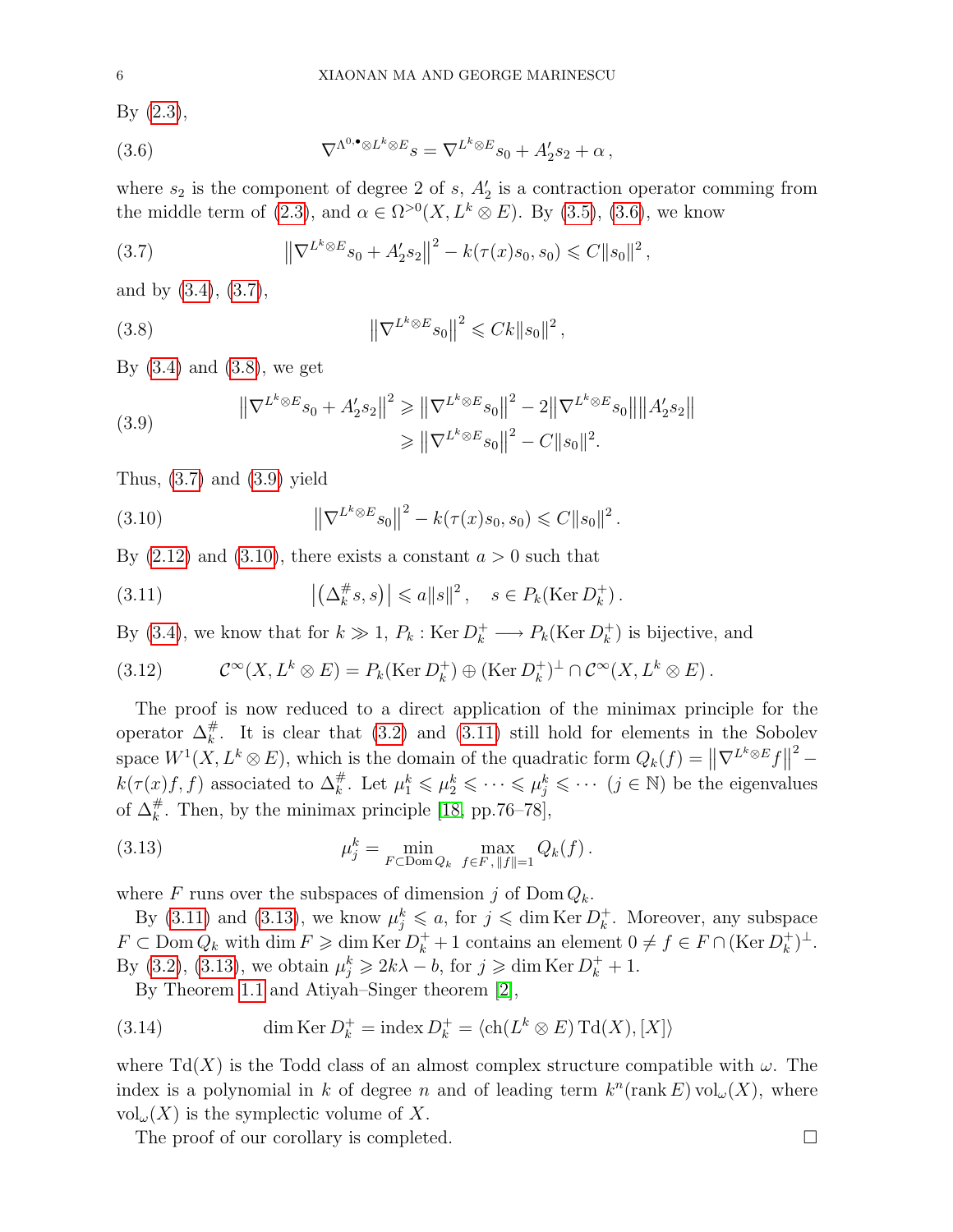*Remark* 3.1. If  $(X, \omega)$  is Kähler and if L, E are holomorphic vector bundles, then  $D_k =$ √  $\overline{2}(\overline{\partial}+\overline{\partial}^*)$  where  $\overline{\partial}=\overline{\partial}^{L^k\otimes E}$ .  $D_k^2$  preserves the Z-grading of  $\Omega^{0,\bullet}$ . By using the Bochner– Kodaira–Nakano formula, Bismut and Vasserot [\[4,](#page-9-9) Theorem 1.1] proved Theorem [2.5.](#page-4-0) As  $\overline{\partial}$  : (Ker  $D_k^+$  $(k)$ <sup>+</sup>  $\cap \mathcal{C}^{\infty}(X, L^k \otimes E) \longrightarrow \Omega^{0,1}(X, L^k \otimes E)$  is injective, we infer

(3.15) 
$$
2\|\overline{\partial}s\|^2 \geq (2k\lambda - C)\|s\|^2, \text{ for } s \in (\text{Ker } D_k^+)^\perp \cap \mathcal{C}^\infty(X, L^k \otimes E).
$$

By Lichnerowicz formula [\[4,](#page-9-9) (21)],  $2\overline{\partial}^*\overline{\partial} = \Delta_k^{\#} + \frac{1}{4}K + \mathbf{c}(R)$  on  $\mathcal{C}^{\infty}(X, L^k \otimes E)$ , and Corollary [1.2](#page-0-1) follows immediately. This observation motivated our work.

*Remark* 3.2. As in [\[5\]](#page-9-10), we assume that  $(L, h^L, \nabla^L)$  is a positive Hermitian vector bundle, i.e. the curvature  $R^L$  is an End(L)–valued (1, 1)–form, and for any  $u \in T^{(1,0)}X \setminus \{0\},$  $s \in L \setminus \{0\}, \langle R^L(u,\overline{u})s,\overline{s}\rangle > 0.$  Let  $S^k(L)$  be the  $k^{\text{th}}$  symmetric tensor power of L. Then if we replace  $L^k$  in Sections [2](#page-1-0) and [3](#page-4-1) by  $S^k(L)$ , or by the irreducible representations of L, which are associated with the weight ka (where  $a$  is a given weight), when  $k$  tends to  $+\infty$ , the techniques used in our paper still apply.

## 4. Covering manifolds

<span id="page-6-0"></span>We extend in this section our results to covering manifolds.

4.1. Covering manifolds, von Neumann dimension. We present here some generalities about elliptic operators on covering manifolds and Γ–dimension. For details, the reader is referred to [\[1,](#page-9-11) §4], [\[19,](#page-10-7) §1, §3].

Let  $\widetilde{X}$  be a paracompact smooth manifold, such that there is a discrete group  $\Gamma$  acting freely on X having a compact quotient  $X = \tilde{X}/\Gamma$ . Let  $g^{TX}$  be a  $\Gamma$ -invariant metric on  $T\widetilde{X}$ . Let  $p : \widetilde{X} \longrightarrow X$  be the projection.

For a Γ-invariant hermitian vector bundle  $(\tilde{F}, h^F)$ , we denote by  $\mathcal{C}_c^{\infty}(\tilde{X}, \tilde{F})$  the space of compactly supported sections. Then  $g^{TX}$ ,  $h^F$  define an  $L_2$ -scalar product on  $\mathcal{C}_c^{\infty}(\tilde{X}, \tilde{F})$ as in [\(2.5\)](#page-2-1). The corresponding  $L_2$  space is denoted by  $L_2(\widetilde{X}, \widetilde{F})$ .

We have a decomposition  $L_2(\widetilde{X}, \widetilde{F}) \cong L_2\Gamma \otimes \mathcal{H}$  where  $\mathcal{H} = L_2(U, \widetilde{F})$  is the  $L_2$  space over the relatively compact fundamental domain U of the Γ action. This makes  $L_2(X, \overline{F})$ into a free Hilbert Γ–module. Since Γ acts by left translations  $l_{\gamma}$  on  $L_2\Gamma$ , we obtain a unitary action of Γ on  $L_2(\tilde{X}, \tilde{F})$  by left translations  $L_{\gamma} = l_{\gamma} \otimes \text{Id}$ . We will consider in the sequel closed Γ–invariant subspaces of  $L_2(\tilde{X}, \tilde{F})$  for this action, called (projective) Γ–modules.

Let  $A_{\Gamma}$  be the von Neumann algebra which consists of all bounded linear operators in  $L_2\Gamma \otimes \mathcal{H}$  which commute to the action of  $\Gamma$ . Let  $\mathcal{R}_{\Gamma}$  be the von Neumann algebra of all bounded operators on  $L_2\Gamma$  which commute with all  $l_{\gamma}$ . Then  $\mathcal{R}_{\Gamma}$  is generated by all right translations. Let  $\mathcal{B}(\mathcal{H})$  be the algebra of all bounded operators on  $\mathcal{H}$ . Then  $\mathcal{A}_{\Gamma} = \mathcal{R}_{\Gamma} \otimes \mathcal{B}(\mathcal{H}).$ 

If we consider the orthonormal basis  $(\delta_{\gamma})_{\gamma}$  in  $L_2\Gamma$ , where  $\delta_{\gamma}$  is the Dirac delta function at  $\gamma \in \Gamma$ , then the matrix of any operator  $A \in \mathcal{R}_{\Gamma}$  has the property that all its diagonal elements are equal. Therefore we define a natural trace on  $\mathcal{R}_{\Gamma}$  as the diagonal element, that is,  $\text{tr}_{\Gamma} A = (A \delta_e, \delta_e)$  where e is the neutral element. Let Tr be the usual trace on  $\mathcal{B}(\mathcal{H})$ , then we define a trace on  $\mathcal{A}_{\Gamma}$  by  $\text{Tr}_{\Gamma} = \text{tr}_{\Gamma} \otimes \text{Tr}$ .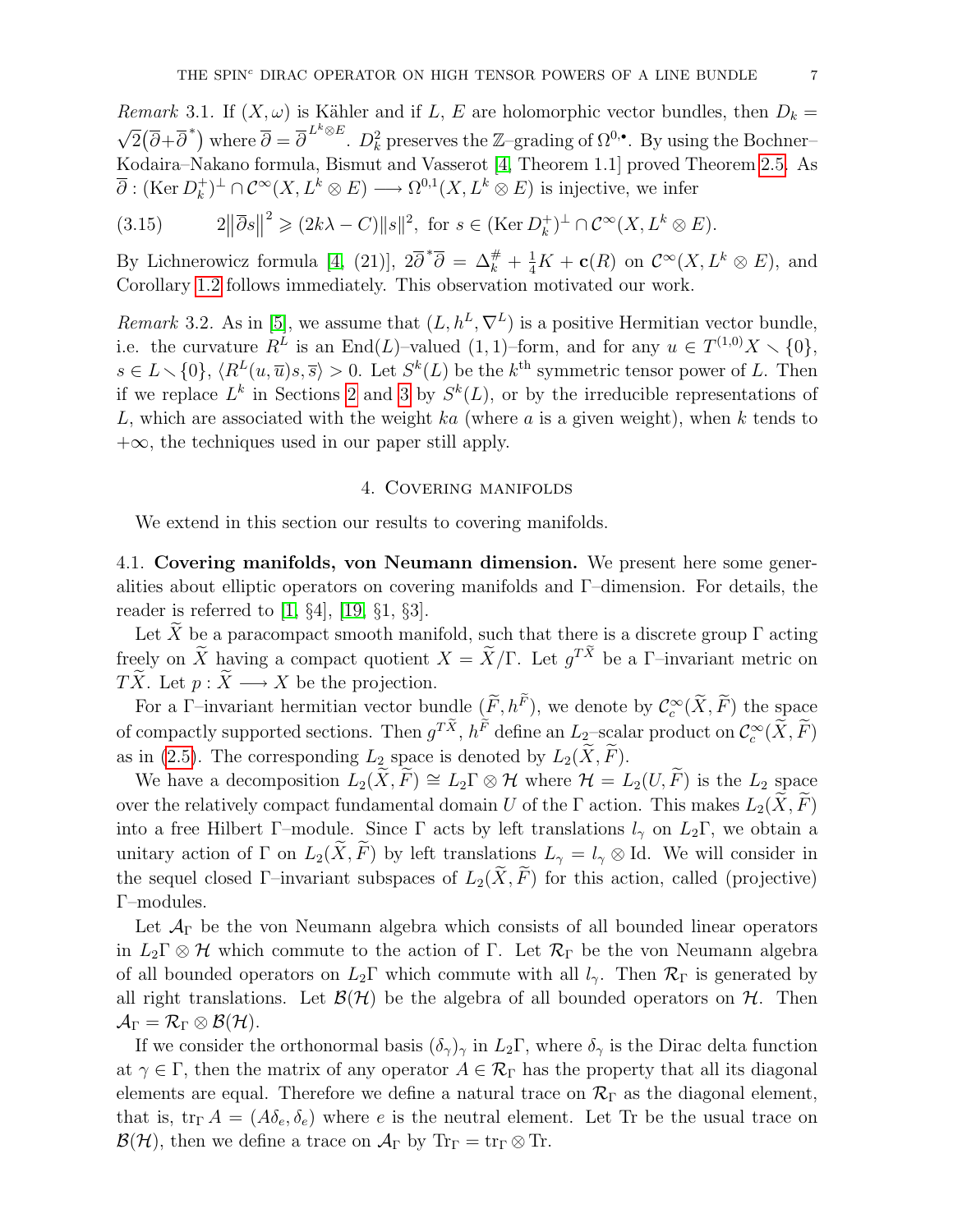For any closed Γ–invariant space  $V \subset L_2 \Gamma \otimes \mathcal{H}$  i.e. for any Γ–module, the projection  $P_V \in \mathcal{A}_{\Gamma}$  and we define  $\dim_{\Gamma} V = \text{Tr}_{\Gamma} P_V$ . In general the Γ-dimension is an element of  $[0, \infty]$ . We also need the following fact [\[20,](#page-10-8) p. 398].

<span id="page-7-1"></span>**Proposition 4.1.** Let  $A: V_1 \longrightarrow V_2$  be a bounded linear operator between two  $\Gamma$ -modules, commuting with the action of Γ. Then Ker  $A = 0$  implies  $\dim_{\Gamma} V_1 \leq \dim_{\Gamma} V_2$ .

Consider an elliptic, Γ–invariant, formally self–adjoint differential operator  $\widetilde{P}$  defined in the first instance on  $\mathcal{C}^{\infty}_c(\tilde{X}, \tilde{F})$ . By a theorem of Atiyah [\[1,](#page-9-11) Proposition 3.1], the minimal extension of  $\widetilde{P}$  (i.e. the operator closure of  $\widetilde{P}$ ) and the maximal extension of  $\widetilde{P}$ (i.e.  $\tilde{P}^*$ ) coincide. Hence

# <span id="page-7-0"></span>**Lemma 4.2** (Atiyah).  $\tilde{P}$  defined on  $\mathcal{C}_c^{\infty}(\tilde{X}, \tilde{F})$  is essentially self-adjoint.

Therefore  $\widetilde{P}$  has a unique self–adjoint extension, namely its closure. From now on, we always work with this extension of  $\widetilde{P}$ , which we will denote with the same symbol.

Then the self-adjoint extension  $\tilde{P}$ , as well as its spectral projections commute with the action of Γ. In particular, the spectral spaces are Γ–modules. For a Borel set  $B \subset \mathbb{R}$ , we denote by  $E(B, \tilde{P})$  the spectral projection corresponding to the subset B, and for  $\mu \in \mathbb{R}$ , set  $E_{\mu}(\tilde{P}) = E((-\infty, \mu], \tilde{P})$ . We introduce now a quantitative characteristic of the spectrum, namely the von Neumann spectrum distribution function. For  $\mu \in \mathbb{R}$ , set

$$
N_{\Gamma}(\mu, \widetilde{P}) := \text{Tr}_{\Gamma} E_{\mu}(\widetilde{P}) = \dim_{\Gamma} \text{Range } E_{\mu}(\widetilde{P}) .
$$

It is non–decreasing and the spectrum of  $\widetilde{P}$  coincides with the points of growth of  $N_{\Gamma}(\mu, \widetilde{P})$ . If  $\widetilde{P}$  is semi–bounded from below, we have Range  $E_{\mu}(\widetilde{P}) \subset \text{Dom }\widetilde{P}^m$  for  $m \in \mathbb{N}$ . Using the uniform Sobolev spaces [\[19,](#page-10-7) pp. 511–2], it is easily seen that Range  $E_{\mu}(\tilde{P}) \subset$  $\mathcal{C}^{\infty}(\tilde{X}, \tilde{F})$ , so that  $E_{\mu}(\tilde{P}) : L_2(\tilde{X}, \tilde{F}) \longrightarrow \mathcal{C}^{\infty}(\tilde{X}, \tilde{F})$  is linear continuous. Let  $K_{\mu}(\tilde{x}, \tilde{y})$ be the kernel of  $E_{\mu}(\tilde{P})$  with respect to the riemannian volume  $dv_{\tilde{X}}$  of  $g^{TX}$ . By Schwartz kernel theorem,  $K_{\mu}(\tilde{x}, \tilde{y})$  is smooth. By [\[1,](#page-9-11) Lemma 4.16],

$$
N_{\Gamma}(\mu, \widetilde{P}) = \text{Tr}_{\Gamma} E_{\mu}(\widetilde{P}) = \int_{U} \text{Tr} K_{\mu}(\widetilde{x}, \widetilde{x}) dv_{\widetilde{X}} < +\infty.
$$

Assume that there exists a Γ-invariant pre–quantum line bundle  $\widetilde{L}$  on  $\widetilde{X}$  and a Γinvariant connection  $\nabla^L$  such that  $\widetilde{\omega} =$  $\frac{10}{\sqrt{-1}}$  $\frac{\sqrt{-1}}{2\pi} (\nabla^L)^2$  is non-degenerate. Let  $(\tilde{E}, h^E)$  be a  $\Gamma$ -invariant hermitian vector bundle. Let  $\nabla^E$  be a  $\Gamma$ -invariant hermitian connection on  $\widetilde{E}$ . Let  $\widetilde{J}$  be an Γ-invariant almost complex structure on  $T\widetilde{X}$  such that  $\widetilde{J}$  is compatible with  $\tilde{\omega}$  and  $g^{TX}$ . Let  $\tilde{J}_0 \in \text{End}(TX)$  be defined by

$$
\widetilde{\omega}(u,v) = g^{TX}(\widetilde{J}_0u,v), \text{ for } u,v \in T\widetilde{X}.
$$

Then  $\tilde{J}$  commutes with  $\tilde{J}_0$  and  $\tilde{J}_0$ ,  $g^{TX}, \tilde{\omega}, \tilde{J}$  are the pull-back of the corresponding objects in Section 2 by set  $\tilde{X} \to Y$ in Section [2](#page-1-0) by  $p : \widetilde{X} \to X$ .

We use in the sequel the same notation as in Section 2 for the corresponding objects on X. Following Section [2,](#page-1-0) we introduce the  $\Gamma$ -invariant spin<sup>c</sup> Dirac operator  $D_k$  on  $\Omega^{0,\bullet}(\widetilde{X},\widetilde{L}^k\otimes \widetilde{E})$  and the  $\Gamma$ -invariant Laplacian  $\widetilde{\Delta}_k = \left(\nabla^{\widetilde{L}^k\otimes \widetilde{E}}\right)^*\nabla^{\widetilde{L}^k\otimes \widetilde{E}}$  on  $\widetilde{\mathcal{C}}^{\infty}(\widetilde{X},\widetilde{L}^k\otimes \widetilde{E}).$ Let  $\widetilde{D}_k^+$  and  $\widetilde{D}_k^-$  be the restrictions of  $\widetilde{D}_k$  to  $L_2^{0,\text{even}}$  $L_2^{0, \text{even}}(\widetilde{X}, \widetilde{L}^k \otimes \widetilde{E})$  and  $L_2^{0, \text{odd}}$  $2^{0, \text{odd}} (X, L^k \otimes E),$ respectively.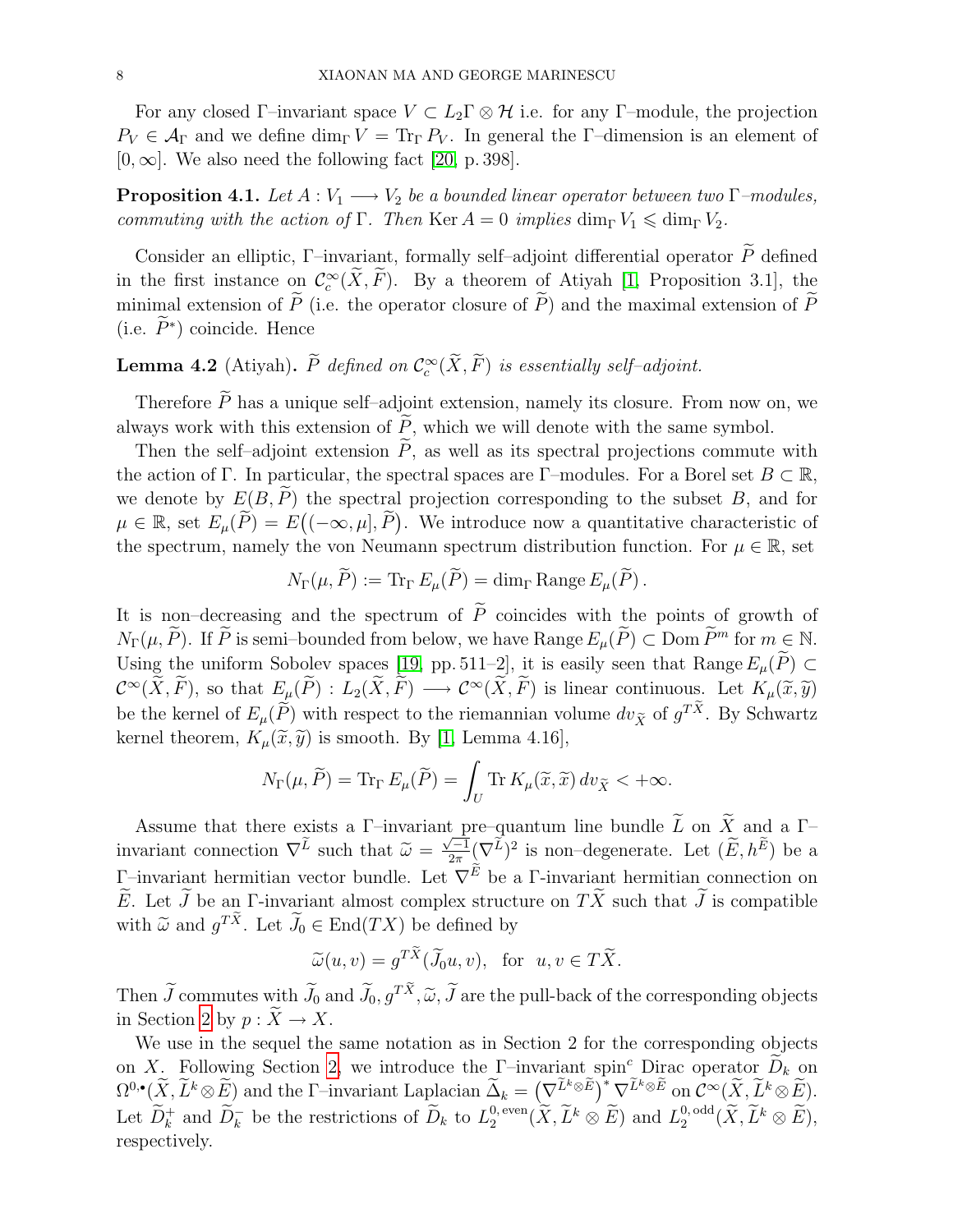**Proposition 4.3.** There exists  $C > 0$  such that for  $k \in \mathbb{N}$ ,  $\tilde{\Delta}_k - k \cdot \tau \circ p \geq -C$  on  $L_2(X, \widetilde{L}^k \otimes \widetilde{E}).$ 

*Proof.* By applying Lichnerowicz formula  $(2.10)$  for  $s \in C_c^{\infty}(\tilde{X}, L^k \otimes E)$ , we obtain as in the proof of Corollary [2.4,](#page-3-4) that there exists  $C > 0$  such that  $((\widetilde{\Delta}_k - k \cdot \tau \circ p)s, s) \geqslant -C||s||^2$ . By Lemma [4.2,](#page-7-0) this is valid for any  $s \in \text{Dom}(\widetilde{\Delta}_k - k \cdot \tau \circ p)$ .

<span id="page-8-0"></span>In the same vein, we can generalize Theorem 2.5.

**Theorem 4.4.** There exists  $C > 0$  such that for  $k \in \mathbb{N}$  and any  $s \in \text{Dom}(\widetilde{D}_k)$  with vanishing degree zero component,

(4.1) 
$$
\|\widetilde{D}_k s\|^2 \geq (2k\lambda - C) \|s\|^2.
$$

As an immediate application of the estimate [\(4.1\)](#page-8-0) for the Dirac operator and Remark [2.3,](#page-3-5) we get the following asymptotic vanishing theorem, which is the main result in [\[12,](#page-9-3) Theorem 2.6].

<span id="page-8-4"></span>**Corollary 4.5.** Ker  $\widetilde{D}_k^-$  = {0} for large enough k.

We have also an analogue of Theorem [1.1.](#page-0-3)

**Corollary 4.6.** There exists  $C > 0$  such that for  $k \in \mathbb{N}$ , the spectrum of  $\tilde{D}_k^2$  is contained in the set  $\{0\} \cup (2k\lambda - C, +\infty)$ .

Proof. The proof of Theorem [1.1](#page-0-3) does not use the fact that the spectrum is discrete. Therefore it applies in this context, too.

We study now the spectrum of the Γ–invariant Schrödinger operator  $\widetilde{\Delta}_k - k \cdot \tau \circ p$ .

**Corollary 4.7.** The spectrum of the Schrödinger operator  $\tilde{\Delta}_k^{\#} = \tilde{\Delta}_k - k \cdot \tau$  op is contained in the union  $(-a, a) \cup (2k\lambda - b, +\infty)$ , where a and b are positive constants independent of k. For large enough k, the  $\Gamma$ -dimension  $d_k$  of the spectral space  $E((-a, a), \tilde{\Delta}_k^{\#})$ corresponding to  $(-a, a)$  satisfies  $d_k = \langle ch(L^k \otimes E) \operatorname{Td}(X), [X] \rangle$ . In particular  $d_k \sim$  $k^n$ (rank E) vol<sub> $\omega$ </sub>(X).

Proof. By repeating the proof of Corollary [1.2,](#page-0-1) we get estimates [\(3.2\)](#page-4-8) and [\(3.11\)](#page-5-5) for smooth elements with compact support. Lemma [4.2](#page-7-0) yields then

<span id="page-8-1"></span>(4.2a) 
$$
\left| \left( \widetilde{\Delta}_k^{\#} s, s \right) \right| \leq a \| s_0 \|^2, \quad s \in \text{Dom}(\widetilde{\Delta}_k^{\#}) \cap P_k(\text{Ker }\widetilde{D}_k^+),
$$

<span id="page-8-3"></span>(4.2b) 
$$
(\widetilde{\Delta}_k^{\#} s, s) \geq (2k\lambda - b) \|s\|^2, \quad s \in \text{Dom}(\widetilde{\Delta}_k^{\#}) \cap (\text{Ker }\widetilde{D}_k^+)^\perp.
$$

Recall that  $P_k$  represents the projection  $L_2^{0, \bullet}$  $L_2^{0,\bullet}(\widetilde X,\widetilde L^k\otimes \widetilde E)\longrightarrow L_2^{0,0}$  $_2^{0,0}(\tilde{X}, \tilde{L}^k \otimes \tilde{E})$ . Since the curvatures of all our bundles are  $\Gamma$ –invariant, estimate [\(3.4\)](#page-4-6) extends to the covering context with the same proof. In particular,  $P_k : \text{Ker } \widetilde{D}_k^+ \longrightarrow P_k(\text{Ker } \widetilde{D}_k^+)$  is bijective,  $P_k \upharpoonright_{\text{Ker } \tilde{D}_k^+}$  and its inverse are bounded. So  $P_k(\text{Ker } \tilde{D}_k^+)$  is closed. By Proposition [4.1,](#page-7-1)

(4.3) 
$$
\dim_{\Gamma} \operatorname{Ker} \widetilde{D}_k^+ = \dim_{\Gamma} P_k(\operatorname{Ker} \widetilde{D}_k^+).
$$

<span id="page-8-2"></span>As in  $(3.12)$ , we have

(4.4) 
$$
\text{Dom}(\widetilde{\Delta}_k^{\#}) = P_k(\text{Ker }\widetilde{D}_k^+) \oplus (\text{Ker }\widetilde{D}_k^+)^{\perp} \cap \text{Dom}(\widetilde{\Delta}_k^{\#}).
$$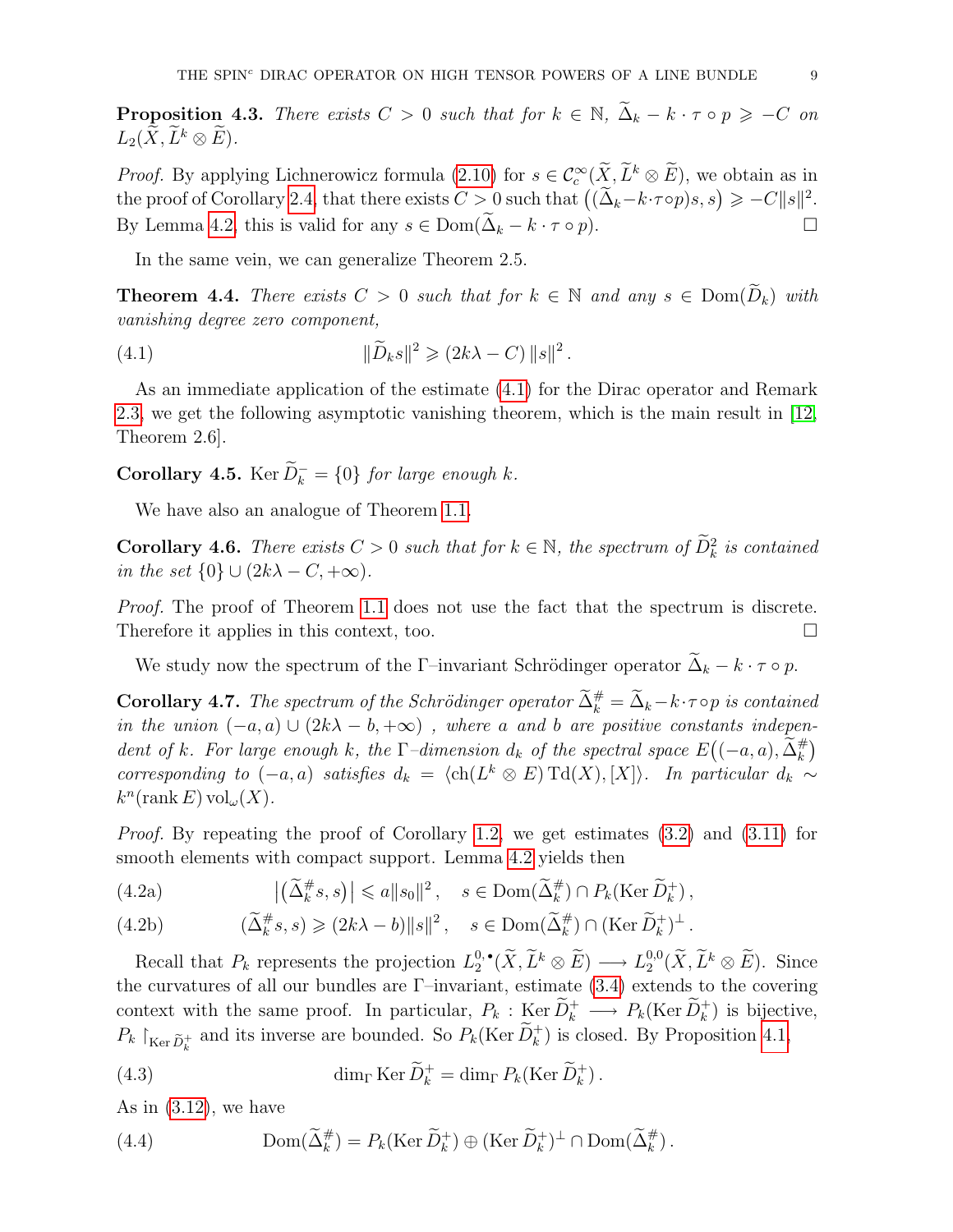We use now a suitable form of the minimax principle from [\[20,](#page-10-8) Lemma 2.4]:

<span id="page-9-12"></span>(4.5) 
$$
N_{\Gamma}(\mu, \widetilde{\Delta}_{k}^{\#}) = \sup \{ \dim_{\Gamma} V : V \subset \text{Dom } \widetilde{\Delta}_{k}^{\#} ; (\widetilde{\Delta}_{k}^{\#} f, f) \leqslant \mu \| f \|^{2}, \forall f \in V \}
$$

where V runs over the Γ–modules of  $L_2(\widetilde{X}, \widetilde{L}^k \otimes \widetilde{E})$ . By  $(4.1)$ ,  $(4.2a)$  and  $(4.5)$ , we get

<span id="page-9-14"></span>(4.6) 
$$
N_{\Gamma}(a, \widetilde{\Delta}_{k}^{\#}) \geq \dim_{\Gamma} \operatorname{Ker} \widetilde{D}_{k}^{+}.
$$

Let us consider  $\nu < 2k\lambda - b$ . We prove that

<span id="page-9-13"></span>(4.7) 
$$
N_{\Gamma}(\nu, \widetilde{\Delta}_{k}^{\#}) \leq \dim_{\Gamma} \operatorname{Ker} \widetilde{D}_{k}^{+}.
$$

Let  $V \subset \text{Dom}(\tilde{\Delta}_k^{\#})$  be an arbitrary  $\Gamma$ -module with  $(\tilde{\Delta}_k^{\#} u, u) \leq \nu ||u||^2$ . If  $\dim_{\Gamma} V >$  $\dim_{\Gamma} \text{Ker } \widetilde{D}_k^+$ , by Proposition [4.1](#page-7-1) and [\(4.4\)](#page-8-2), there exists  $0 \neq v \in V \cap (\text{Ker } D_k^+$  $_{k}^{+})^{\perp}$ , which in view of [\(4.2b\)](#page-8-3) is a contradiction. Therefore  $\dim_{\Gamma} V \leqslant \dim_{\Gamma} \text{Ker } \widetilde{D}_k^+$ . By [\(4.5\)](#page-9-12), we get  $(4.7).$  $(4.7).$ 

By [\(4.6\)](#page-9-14) and [\(4.7\)](#page-9-13), we know that the function  $N_{\Gamma}(\nu, \widetilde{\Delta}_{k}^{\#})$  is constant in the interval  $\nu \in [a, 2k\lambda - b]$  and equal to dim<sub>Γ</sub> Ker  $\widetilde{D}_k^+$ . Enlarging a bit a if necessary, we see that the spectrum of  $\tilde{\Delta}_k^{\#}$  is indeed contained in  $(-a, a) \cup (2k\lambda - b, +\infty)$ , and the  $\Gamma$ -dimension  $d_k$ of the spectral space  $E((-a,a), \tilde{\Delta}_k^{\#})$  equals  $\dim_{\Gamma} \text{Ker } \tilde{D}_k^+$ .

By Corollary [4.5,](#page-8-4)  $\dim_{\Gamma} \text{Ker } \widetilde{D}_k^+ = \text{index}_{\Gamma} \widetilde{D}_k^+$ . Moreover, Atiyah's  $L_2$  index theorem [\[1,](#page-9-11) Theorem 3.8 shows that  $\text{index}_{\Gamma} \widetilde{D}_k^+ = \text{index } D_k^+$  $\frac{k}{k}$ .

By  $(3.14)$ , the proof is achieved.

Aknowledgements. We thank Prof. J. M. Bismut for useful conversations. We also thank the referee for careful reading and helpful comments.

#### **REFERENCES**

- <span id="page-9-11"></span>[1] M. F. Atiyah, *Elliptic operators, discrete groups and von Neumann algebras*, Astérisque 32–33 (1976), 43–72.
- <span id="page-9-8"></span>[2] M. F. Atiyah, I. M. Singer, *The index of elliptic operators III*, Ann. Math., **87** (1968), 546-604.
- <span id="page-9-6"></span>[3] N. Berline, E. Getzler and M. Vergne, Heat kernels and Dirac operators, Springer–Verlag, 1992.
- <span id="page-9-9"></span>[4] J.–M. Bismut and E. Vasserot, The asymptotics of the Ray–Singer analytic torsion associated with high powers of a positive line bundle, Commun. Math. Phys., 125 (1989), 355–367.
- <span id="page-9-10"></span>[5] J.–M. Bismut and E. Vasserot, The asymptotics of the Ray-Singer analytic torsion of the symmetric powers of a positive vector bundle, Ann. Inst. Fourier  $40(1990)$ , No.4, 835-848.
- <span id="page-9-1"></span>[6] D. Borthwick and A. Uribe, Almost complex structures and geometric quantization, Math. Res. Lett., 3 (1996), 845–861.
- <span id="page-9-7"></span>[7] D. Borthwick and A. Uribe, Erratum to : "Almost complex structures and geometric quantization", Math. Res. Lett., 5 (1998), 211-212.
- <span id="page-9-4"></span>[8] D. Borthwick and A. Uribe, *Nearly Kählerian Embeddings of Symplectic Manifolds*, Asian J. Math., 4 (2000), no. 3, 599–620.
- <span id="page-9-5"></span>[9] D. Borthwick and A. Uribe, The spectral density function for the Laplacian on high tensor powers of a line bundle, Preprint, arXiv:math.SP/0103062.
- <span id="page-9-0"></span>[10] L. Boutet de Monvel and V. Guillemin, The spectral theory of Toeplitz operators, Annals of Mathematics Studies No. 99, Princeton University Press, Princeton, New Jersey (1981).
- <span id="page-9-2"></span>[11] M. Braverman, Vanishing theorems for the half–kernel of a Dirac operator, Preprint, arXiv: math.DG/9805127.
- <span id="page-9-3"></span>[12] M. Braverman, Vanishing theorems on covering manifolds, Contemp. Math., 213 (1999), 1–23.